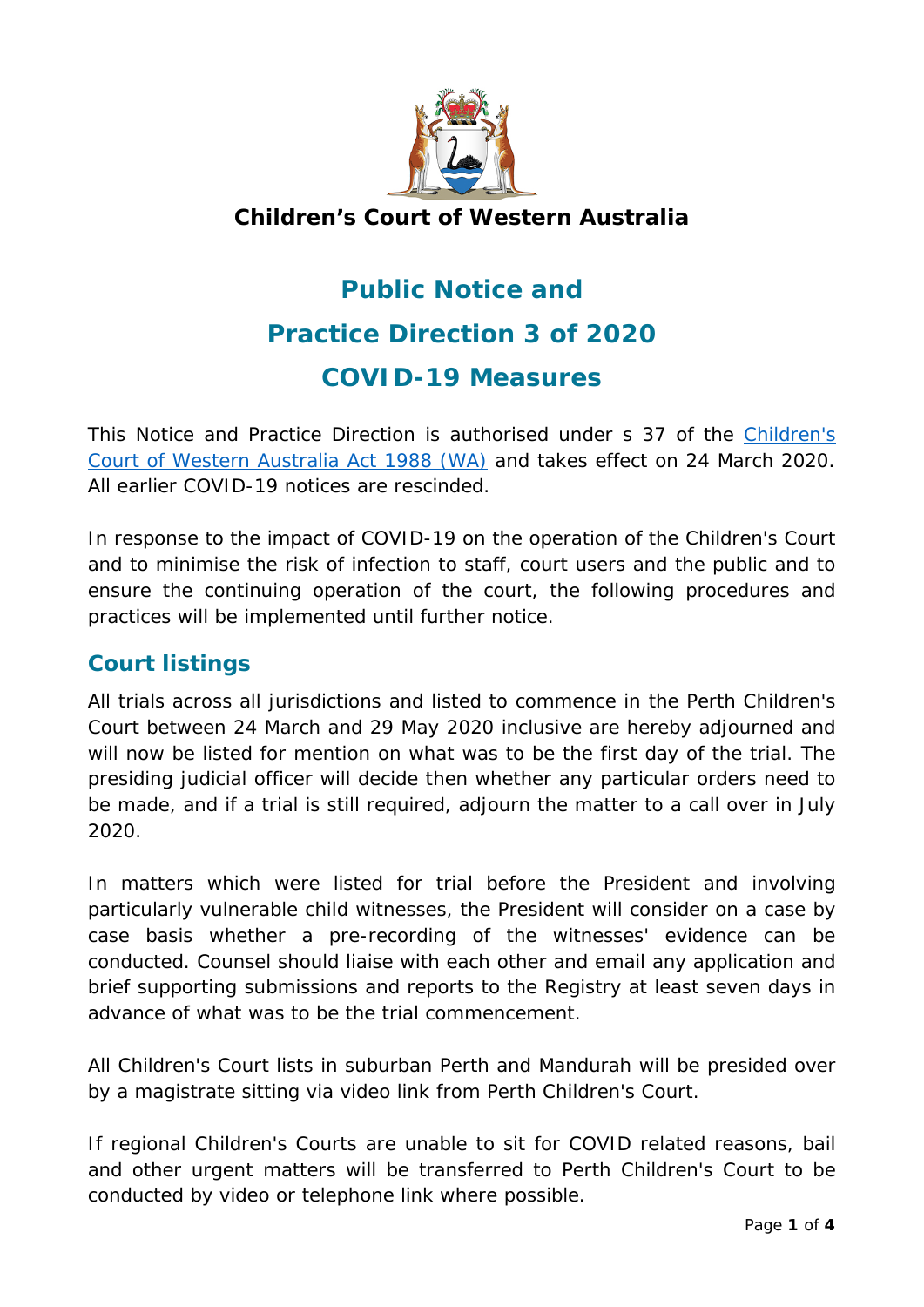All other Children's Court listings remain unaffected for the time being.

## **Court appearances in Perth Children's Court**

All court users are encouraged to consider alternatives to appearing in person. The Registry can be contacted on 08 9218 0100 to discuss other arrangements. Where possible, attendance by telephone or video link will be organised subject to the following guidelines.

#### **Criminal matters:**

Plea, bail variation and sentencing can be dealt with by video or telephone link at the discretion of the Court. Arrangements should be made with the Registry in advance. Adjournments can be dealt with by video or telephone link or by consent in the absence of the accused and counsel. A consent form is on the home page of the Court website for prosecution and defence use.

#### **Children in custody:**

Detainees will only be brought up in person on overnight arrests. All other appearances will be by video link from Banksia Hill unless the presiding judicial officer orders otherwise. Counsel may not appear in person from Banksia Hill unless authorised by the officer in charge of the detention centre.

#### **Protection and care matters:**

Adjournments can be dealt with by video or telephone link. Where all parties are represented adjournments can be done by consent in the absence of the parties and counsel. A consent form is on the home page of the Court website for the parties use.

#### **Restraining order matters:**

Applicants are encouraged to download an online application and lodge it electronically if possible. New applications will be heard by video link or by telephone. Adjournments can be dealt with by video or telephone link or by consent in the absence of the parties. A consent form is on the home page of the Court website for the parties use.

## **Entry to the Perth Children's Court**

The following people are NOT permitted to enter the Perth Children's Court building:

- People who have flu like symptoms
- People who should be in isolation or quarantine
- The general public.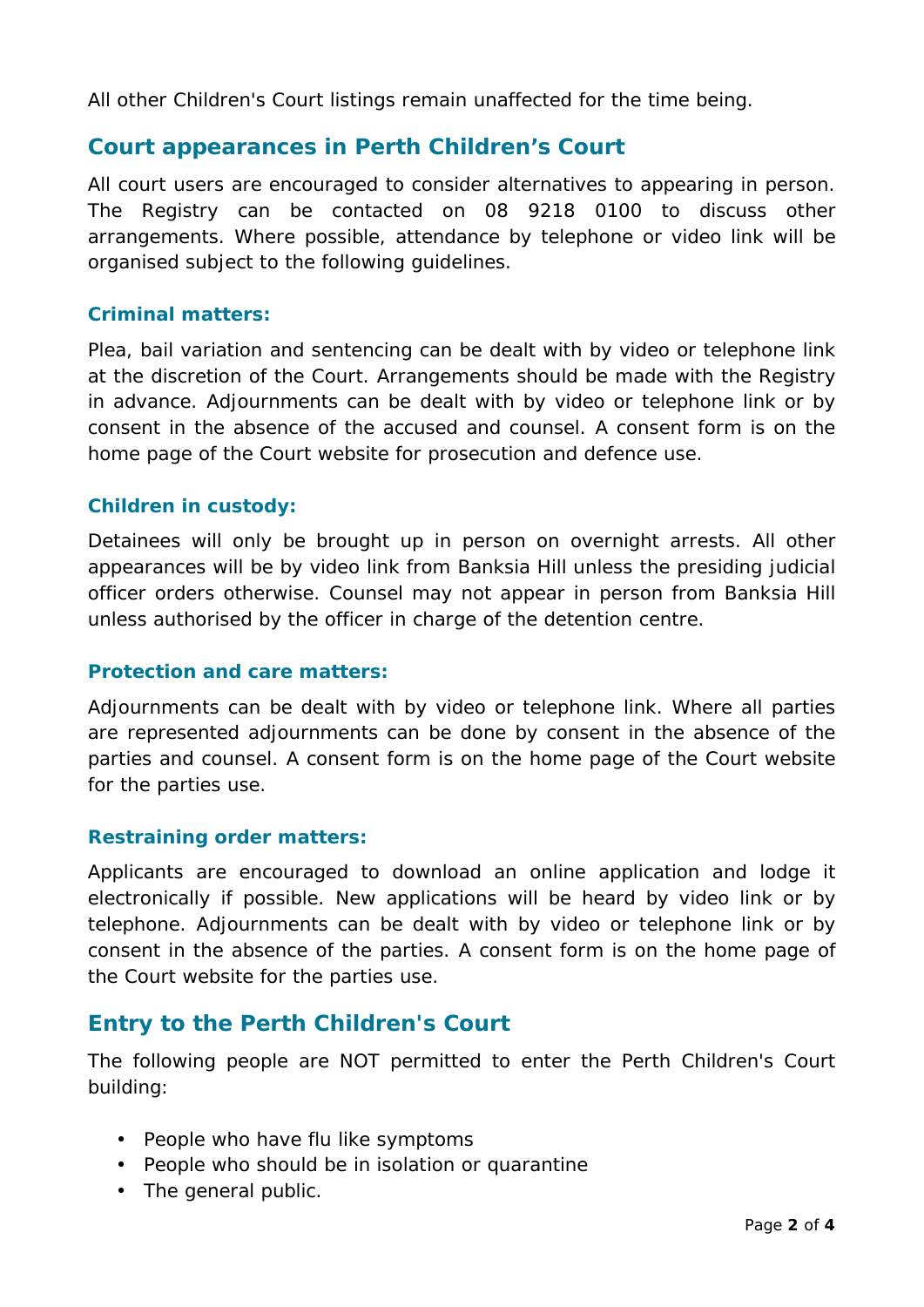Media entry to the Court remains unaffected.

Court users will only be permitted in court when their matter is called.

Entry to the Registry and Chambers is prohibited to everyone except rostered court staff and people authorised by the clerk of court.

Agencies who operate from the building must reduce staff numbers and arrange their workspaces to comply with current social distancing requirements.

Unless permitted by security on entry to the building or ordered otherwise by the presiding judicial officer:

- Accused and offenders may only be accompanied to court by their responsible adult and lawyer.
- Parties in care and protection and restraining order matters may only be accompanied by their lawyer and one other person.

People who enter the building must comply with safe hygiene and current social distancing rules.

- Wash your hands on entry and before leaving the building
- Avoid personal contact (stay 1.5 metres away from others)
- Cough or sneeze into a tissue or the crook of your arm, not your hands.
- Dispose of the tissue in a bin and wash your hands.

#### **Filing documents**

Registry services will continue to operate as they usually do.

All consent adjournments, applications and other correspondence are to be lodged by email to [childrenscourt@justice.wa.gov.au.](mailto:childrenscourt@justice.wa.gov.au)

Documents must not be handed up in court. They must be emailed beforehand.

## **Court staff**

All staff and judicial officers of the court have been told that:

• If they have COVID-19 (flu like) symptoms and have had possible exposure to the virus, they should not come to work until they have a medical clearance.